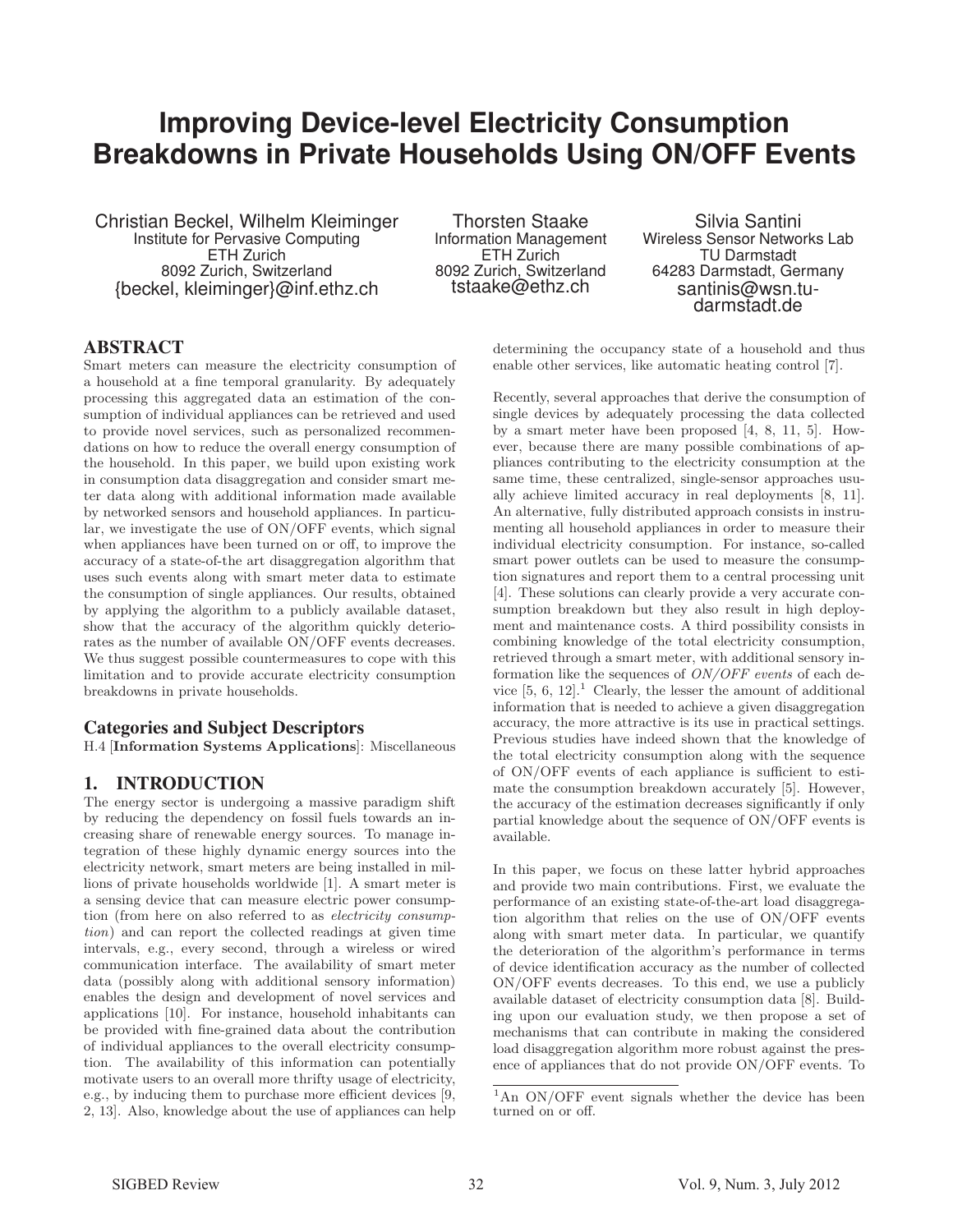this end, cooperation between different sensors and devices (e.g., smart meters, intelligent power outlets, light sensors) plays a crucial role in capturing additional sensory information, which is required to disaggregate the overall electricity consumption and attribute it accurately to its individual contributors.

# 2. RELATED WORK

Accurate device-level consumption breakdowns could easily be measured if appliances were able to autonomously measure and report their own electricity consumption. This would however require costly hardware enhancements of the devices and is thus an impractical solution, especially for cheap and old appliances. Alternatively, smart power outlets (such as the ones from  $Plugwise^2$ ) can measure devices' electricity consumption at the "socket level". Nonetheless, accordingly equipping each socket of a private household would also cause a significant cost and deployment effort.

To overcome these limitations, several authors focused on the concept of non-intrusive load monitoring (NILM). NILM strategies typically process the aggregated electricity consumption profile [14] to estimate the corresponding devicelevel consumption breakdown. For instance, Kolter et al [8] resort to a Factorial Hidden Markov Model (FHMM) to perform load disaggregation. The model is trained on consumption data from multiple households and when used on data from a test household it achieves an breakdown accuracy of 47.7%. This evaluation relies on a metric that captures accuracy every 10 seconds, thus avoiding that errors even out over time. Parson et al. focus on the three appliances that consume the highest amount electricity and use Hidden Markov Models (HMM) to guess their current state [11]. The corresponding experimental evaluation shows that restricting the set of appliances leads to a consumption breakdown accuracy of 83%. Both Kolter et al.'s and Parson et al.'s approaches rely solely on smart meter data. In the context of our work, we instead aim at using also information from other sensors – such as infrared or light sensors – and thus trade off a slightly higher system complexity with a corresponding increase in estimation accuracy.

Several authors have indeed already abandoned the idea of disaggregating electricity consumption using single-point measurements only [6, 5, 3, 12]. For instance, the ViridiScope system [6] leverages magnetic field sensors and light sensors to indirectly sense electricity consumption of appliances. Smart meter data is only used for the purpose of sensor calibration. Within ViridiScope, uninstrumented appliances whose consumption cannot be directly measured are defined as ghost power consumers [6]. While our approach to consumption breakdown relies on ON/OFF events of appliances as in [5], ViridiScope approximates electricity consumption through indirect sensing. Furthermore, in our work we explicitly model the influence of ghost power of the final estimation while ViridiScope assumes that the ghost power of non-instrumented appliances is constant and rather small. Jung and Savvides take into account knowledge about ON/OFF states of all appliances [5] to estimate device-level consumption breakdowns. To evaluate their approach the authors gathered three days of data from both a central

electricity meter and from sensors mounted next to the appliance's switches that recorded ON/OFF events. On this dataset, the consumption breakdown algorithm achieves an accuracy of 90%. However, the algorithm assumes that complete knowledge about occurring ON/OFF events is available. This assumption is unfortunately hard to meet in real deployments. In the following section, we show that the performance of this disaggregation algorithm decreases significantly when ON/OFF events are recorded for only a subset of the available appliances, instead of for all of them. To cope with this problem, we suggest to explicitly include ghost power in the disaggregation model.

Other approaches also leverage ON/OFF events but use different techniques to detect them. The ElectriSense system [3], for example, can detect consumer electronics devices and fluorescent lighting leveraging the fact that these appliances use switch mode power supplies and thus generate measurable electromagnetic interference (EMI) during their operation. This approach, however, requires adequate (expensive) hardware to measure high frequency switching events within the household's electrical circuit. Instead, our disaggregation algorithm relies on low frequency data from an ordinary smart meter along with ON/OFF events measured directly at the appliance. An example of a low-cost sensor that enables such direct measurements is provided in [12]. Placed next to the appliances to be observed – such as refrigerators, lights, desktop computers, or televisions – this sensor can detect their state changes by measuring variations in electromagnetic fields.

# 3. PERFORMANCE ANALYSIS OF A LOAD DISAGGREGATION ALGORITHM

In this section we discuss the performance of a reference algorithm to perform load disaggregation using ON/OFF events. In particular, we quantify the deterioration in terms of device identification accuracy as the number of collected ON/OFF events decreases. In the following, we first elaborate on the opportunity of using ON/OFF events to perform load disaggregation and then describe in detail the reference algorithm considered for our performance evaluation. Before presenting the final results, we also describe the dataset that we have used for running our experiments.

# 3.1 Collection of ON/OFF events

The availability of smart meter data alone is often not sufficient to achieve high load disaggregation accuracies [8, 11] and the use of additional information, like the sequence of ON/OFF events, is thus often unavoidable. Capturing ON/OFF events is particularly interesting as it only requires a lightweight (i.e., cheap and easy to deploy) sensing infrastructure [6, 5]. However, instrumenting all or most devices within an household would still cause too high deployment and maintenance costs. Therefore, algorithms that can cope with partial information about ON/OFF events would significantly increase the attractiveness of approaches based on this load disaggregation technique.

Figure 1 exemplarily shows the sensing infrastructure that can be used to gather ON/OFF events. The system includes a smart meter that captures data at a frequency of 1Hz and a number of smart power outlets (e.g., from Plugwise) that

<sup>2</sup>www.plugwise.com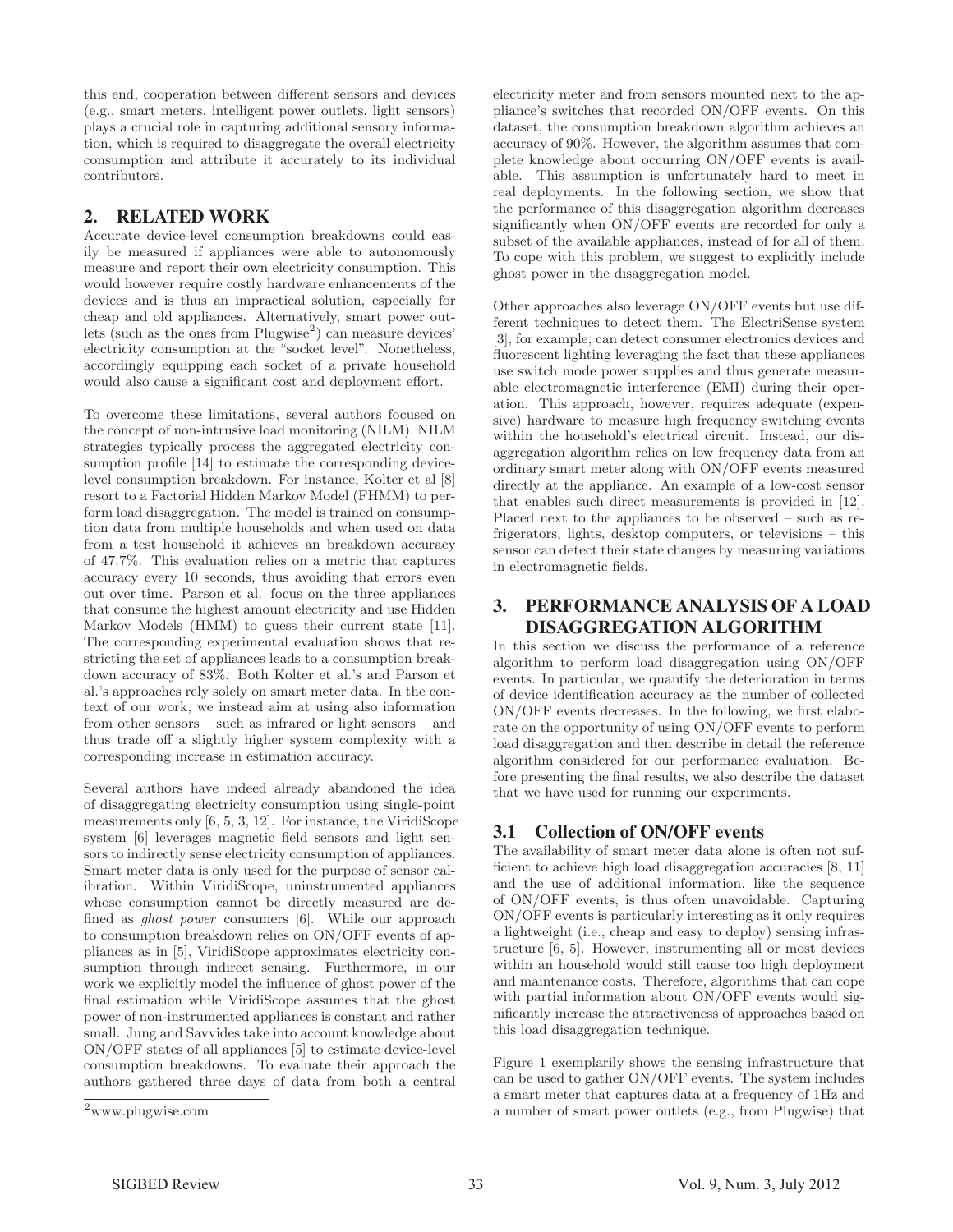

**Figure 1: Data collection architecture**

can measure and notify when a device is turned on or off. Although the specific smart power outlets used in our experiments are able to capture the actual consumption curve of a device, we only assume the availability of a sensor that is able to determine the operational state of the appliance. Additional sensors may also be used to indirectly measure ON/OFF events. For instance, a light sensor can measure the state of a lamp while a microphone or accelerometer can allow inferring the current state of a washing machine. However, in order to make the collection of ON/OFF events feasible in practical scenarios, it must be implemented as simple, cheap, and unobtrusively as possible. Considering the steadily growing trend towards embedding communication capabilities (like Ethernet or WiFi interfaces) in common appliances, we believe that it is reasonable to assume that (at least a subset of) devices within a household will be able to determine and communicate their operation status autonomously. However, a given number of devices is likely to remain unobservable, e.g., old or cheap appliances. Therefore, a given amount of the total power consumption will remain non-attributable to the actual devices causing it. Borrowing the definition reported in [6], we refer to this "non-attributable" power as ghost power. Unlike [6], however, we do not assume ghost power to be small and constant. Instead, we include ghost power as an explicit variable in our model so as to increase accuracy of the overall consumption breakdown.

#### 3.2 Reference disaggregation algorithm

To the best of our knowledge, Jung and Savvides's algorithm [5] is the only currently available algorithm that combines smart meter data with ON/OFF events in a comprehensive way. It thus represents an obvious choice as a reference algorithm to analyze the performance of load disaggregation approaches based on ON/OFF events.

The disaggregation algorithm of Jung and Savvides [5] solves a linear optimization problem to estimate the contribution of each appliance to the overall power consumption. To this end, it maintains a trace of the total electricity consumption as well as a state vector of active appliances. States with the same set of active appliances are merged on the fly by averaging the total power consumption and increasing a state counter. Using this data, the algorithm computes the average consumption of each appliance by minimizing the mean square error between the sum of estimates of all active appliances and the total electricity consumption. To improve the estimation accuracy samples of the ON/OFF state vector that show fewer appliances in the ON state as well as samples that occur frequently are given higher weight in the estimation. Similarly, stationary loads are also given higher importance, as they can be estimated more accurately. The estimation procedure is performed over a specific time interval (e.g., one hour) and then restarted, whereas estimations from previous intervals are "remembered" for each successive iteration.

In order to perform the experimental study presented below, we implemented Jung and Savvides's algorithm in Matlab. For the sake of simplicity, our implementation does not include the above mentioned weighting for stationary loads and we consider a single time interval only. We believe this simplification does not affect the general validity of our conclusions about the robustness of the algorithm. Nonetheless, we plan to use the original version of Jung and Savvides's algorithm in our future work.

# 3.3 REDD dataset

In order to evaluate non-intrusive load monitoring algorithms using actual electricity consumption measurements, Kolter et al. released the REDD dataset [8], which is available at http://redd.csail.mit.edu. The initial release of the dataset (version 1.0) contains electricity consumption measurements from six households in the USA collected in April and May 2011. There are approximately 20 consecutive days of measurements available for each house. The REDD dataset provides data from the two main phases of each house at a granularity of one reading per second and measurements from 11 to 26 individual circuits – depending on the house – measured every 3–4 seconds. Some of the circuits contain a single appliance (e.g., a dishwasher) and thus qualify for device-level consumption breakdown. Other circuits contain multiple appliances (e.g., lights, kitchen outlets), which can then only treated as a group of devices by the consumption breakdown algorithm. The REDD dataset represents to date one of the largest and richest publicly available dataset of electricity consumption measurements.

# 3.4 Performance analysis

To evaluate the performance of Jung and Savvides's algorithm on the REDD dataset, we first extract ON/OFF events from the electricity consumption of each individual circuit. We then apply our simplified version of the disaggregation algorithm on the dataset to obtain the electricity consumption of each appliance.

As a second step, we analyze the estimation accuracy for each appliance using the circuit-level electricity consumption as ground truth information. Next, we investigate the influence of ghost power on the final estimation accuracy by selecting a single base appliance as a test device and progressively filtering out ON/OFF events of selected appliances. Clearly, this procedure does not affect the data relative to the aggregated electricity consumption. The choice of the appliances whose ON/OFF events are removed from the dataset is based on two strategies. The first strategy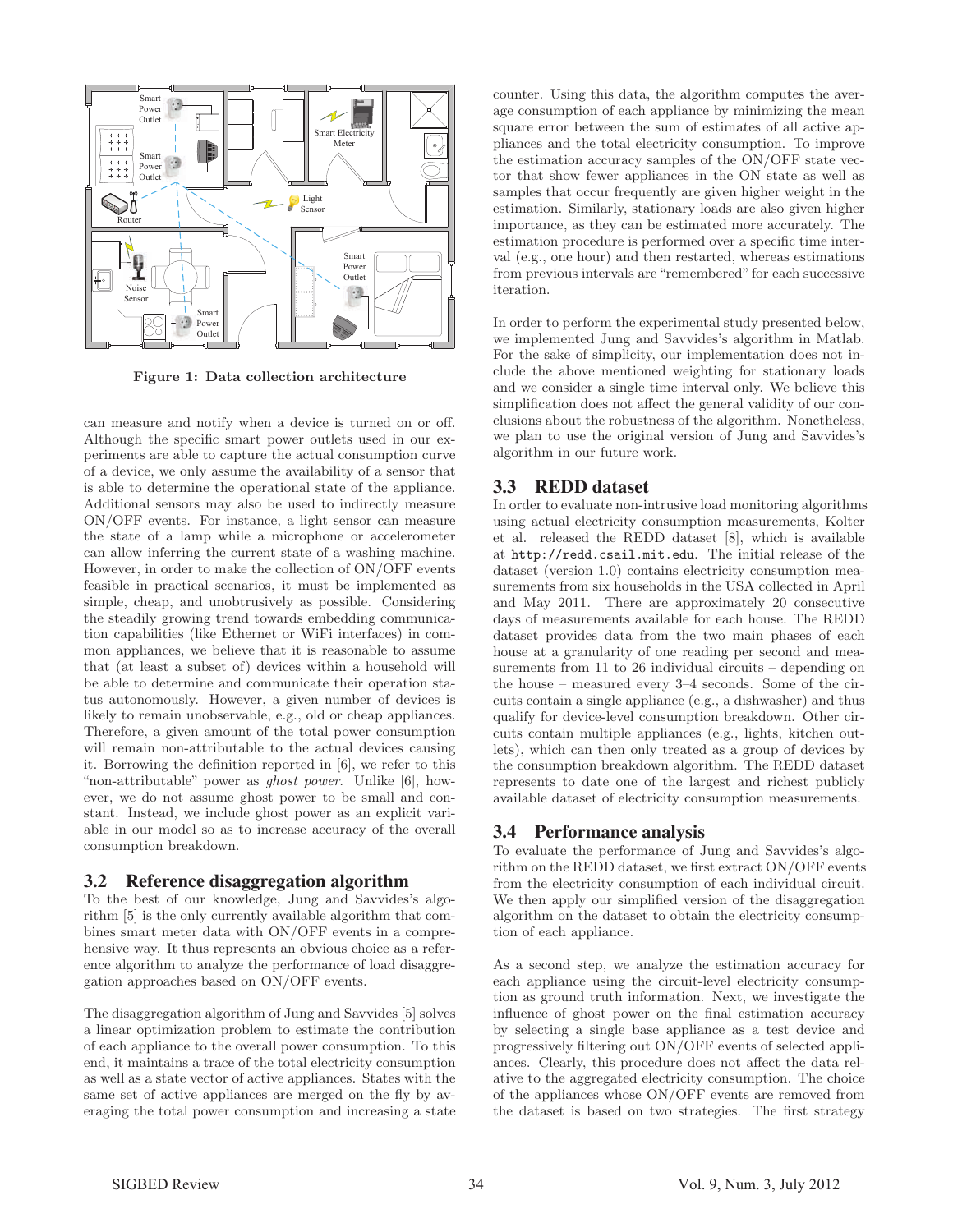| Appliance                                         | 'OFF           | Mean Power  | Estimation |
|---------------------------------------------------|----------------|-------------|------------|
|                                                   | Events         | Consumption | Error      |
| Oven                                              | $\overline{2}$ | 1,991W      | 12.9%      |
| Fridge                                            | 29             | 193W        | $-0.9\%$   |
| Dishwasher                                        | $\overline{2}$ | 552W        | 15%        |
| KitchenOutlets2                                   | 11             | 56W         | $-61.8\%$  |
| KitchenOutlets3                                   | 4              | 89W         | 12.6%      |
| KitchenOutlets4                                   | $\overline{2}$ | 1,436W      | 29.6%      |
| Lighting 1                                        | 5              | 90W         | 39.8%      |
| Lighting 2                                        | 5              | 80W         | 4.7%       |
| Washer/Dryer                                      | 4              | 1,897W      | 4.7 %      |
| Microwaye                                         | 20             | 1,239W      | $-4.3\%$   |
| <b>Bathroom</b>                                   | $\overline{2}$ | 1,525W      | 21.2%      |
| Total ON/OFF events: 86                           |                |             |            |
| Mean of relative errors: 19.8%                    |                |             |            |
| Relative error weighted by contribution: $14.3\%$ |                |             |            |

**Table 1: Estimation of consumption breakdown obtained by analyzing 24 hours of the REDD dataset.**

removes ON/OFF events of the appliance with the highest number of state transitions. The second strategy removes ON/OFF events of appliances that consume a large amount of electricity.

For the sake of simplicity and without loss of generality, we report results obtained from the REDD data relative to house 1 (which has a high number of individual circuits) and to April 24, 2011 (a day that exhibits many ON/OFF events). Table 1 shows the results obtained when applying our implementation of Jung and Savvides's disaggregation algorithm to the aggregated electricity consumption data and including all ON/OFF events. The first column lists appliances that provide ON/OFF events during the 24-hours long observation interval. The total electricity consumption is a result of the aggregation of the consumption of each of these devices. The second column shows that 86 state transitions occur during the whole time frame of 24 hours. The column Mean Power Consumption shows the average electricity consumption of each device during its ON phase, and the last column denotes the relative error of the estimated average consumption compared to its actual, measured value. The total relative error of 14.3% is obtained by comparing the aggregated values of the estimation and the actual mean electricity consumption of each appliance.

Figure 2 and Figure 3 show the resulting relative error depending on the number of appliances with missing ON/OFF events. Figure 2 illustrates the effect on the estimation error when following the first strategy by removing appliances with the higher number of state transitions. Similarly Figure 3 shows the relative estimation error obtained by removing appliances that consume a large amount of electricity. Both graphs illustrate that consumption from appliances with missing ON/OFF events is virtually spread over the rest of the appliances and thus significantly reduces accuracy of the estimation.

#### 4. PROPOSED IMPROVEMENTS

The results presented in the previous section show that the accuracy of Jung and Savvides's disaggregation algorithm



**Figure 2: Estimation accuracy based on ghost power of appliances with a large number of ON/OFF events.**



**Figure 3: Estimation accuracy based on ghost power of appliances with high electricity consumption.**

decreases considerably as the number of reported ON/OFF events decreases. However, robustness against missing ON/OFF events is required in order to make the algorithm able to run reliably also in houses that contain unobserved appliances. Unlike existing work [5, 6] we propose to explicitly model power consumption of uninstrumented appliances (i.e. ghost power). To this end, we integrate a virtual ghost power consumer into Jung and Savvvides' disaggregation model. Acting as an "always-on" appliance it accounts for that unobservable part of the power consumption that would have been otherwise wrongly assigned to other appliances. Similar to the procedure explained in Section 3.4 we apply the extended disaggregation algorithm on the REDD dataset and successively filter out ON/OFF events of appliances. As Figure 4 shows (compared to Figure 2), our version of Jung and Savvides's disaggregation algorithm outperforms the original version in case uninstrumented appliances are present.

Building upon these results we believe that the accuracy can be further improved by estimating power consumption of non-instrumented appliances more accurately. To this end, we plan to integrate the following mechanism into Jung and Savvides's algorithm: (1) Performing approximation over time; (2) Using characteristics of the load curve; (3) Employing state information gathered from sensors or the devices themselves; (4) Sharing consumption patterns. We describe these mechanisms in detail below, while the experimental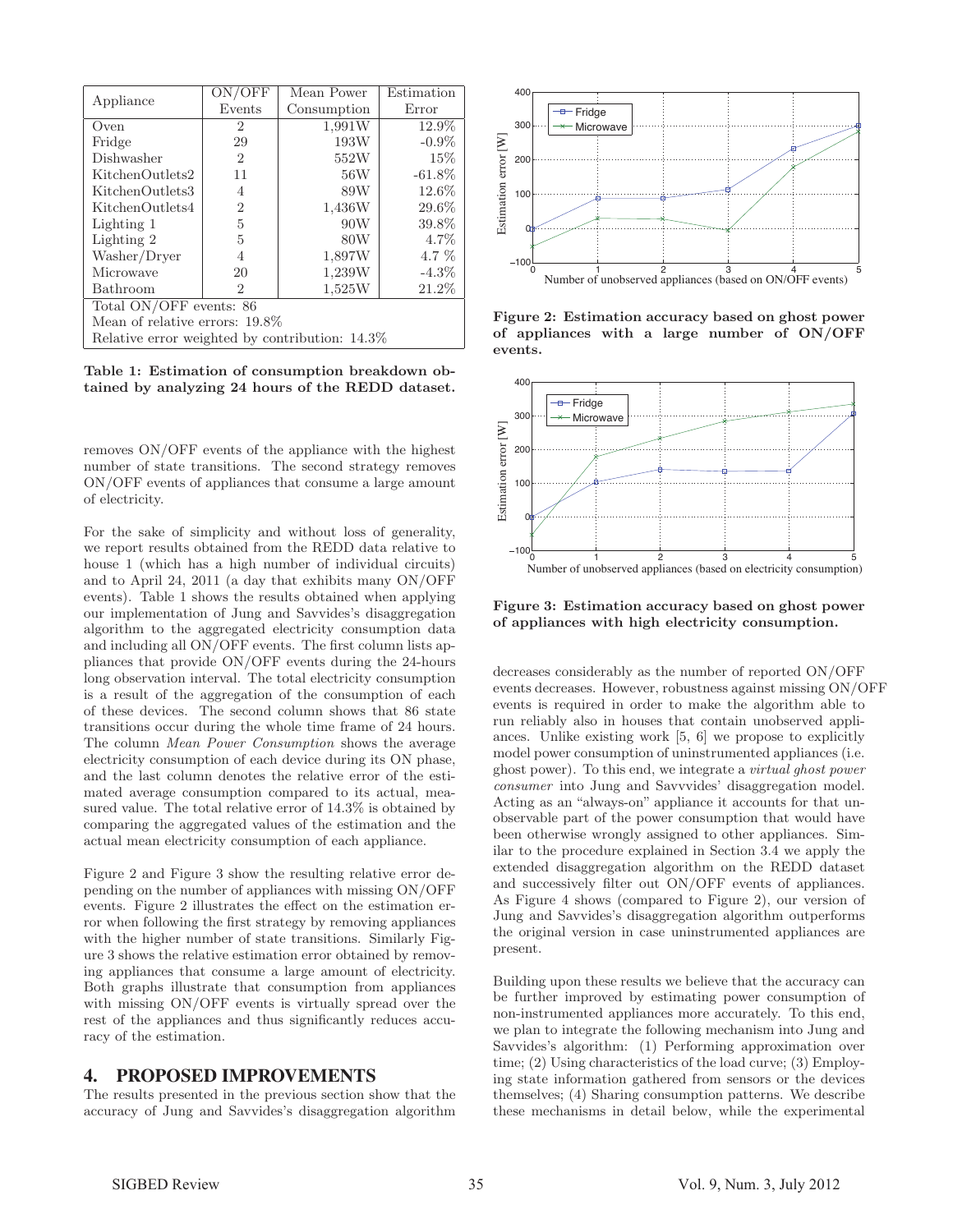

**Figure 4: Improved estimation accuracy using a simple model to attribute power consumption of unobserved appliances.**

evaluation of the actual gains achieved by such measures in terms of estimation accuracy is planned for future work.

**Value of time***.* Over time it is possible to identify fractions of power consumption that are caused by non-instrumented appliances. This is done by observing specific (instrumented) appliances and discriminating ghost power from actual changes in the appliance's consumption pattern with a certain probability. In particular this works well for steady-state appliances, which exhibit a constant power consumption for a given time interval.

Appliances with a constant power consumption (such as lights) can be used as an indicator for ghost power, in particular when the total power consumption exhibits a large variability while the set of running appliances remains constant. Observing such features allows to estimate the proportion of non-instrumented appliances in a house. Such an estimate then supports calibration of the ghost power estimation itself, which is essential as we learned from our experiments performed on the REDD dataset.

**Load curve characteristics***.* The consumption patterns of many appliances exhibit characteristics such as periodicity (e.g., cooling appliances), a certain change in power when being switched on or off (e.g., lights, kettle), or a particular shape of the load curve once the appliance is running. This information, which is currently not included in Jung and Savvides' algorithm, could contribute to identifying ghost power consumption as follows:

• *Periodicity:* Some appliances (e.g., cooling appliances) exhibit a periodic consumption pattern that can be detected in the load curve. We first derive edges from the power consumption. In case the temporal occurence of these edges correlates with ON/OFF events observed from a sensor that reports such events, we assume that the edges are caused by an appliance whose events are reported by this sensor. Otherwise, we assume that they are caused by an appliance that is not instrumented to report ON/OFF events. In this case some part of the power consumption between these edges can be classified as ghost power.

- *Change in power consumption:* Measuring the increase in power consumption of an appliance that provides ON/OFF events at the time it is being switched on gives information about the device's power consumption right at the beginning of its operation. Similarly, the decrease in power consumption when an appliance is being switched off provides an estimate about the device's power consumption right before being switched off. First, this effect can be employed to estimate ghost power that disturbs the consumption pattern of appliances with a steady power consumption (e.g., a lamp). Second, ghost power caused by appliances with a steady power consumption can be estimated by investigating switching events of appliances that are instrumented to report ON/OFF events.
- *Shape*: Over time, observing the shape of the load curve of a device that provides ON/OFF events reveals certain load curve characteristics. Therefore, changes in the consumption pattern that are not caused by observed appliances are possibly – but not necessarily – evidence for ghost power.

**States***.* Many household appliances exhibit a consumption pattern that is based on the states the appliance is running through, while having a constant power consumption throughout each state.Figure 5 compares the electric consumption of a washing machine at different temperature settings. Here we can distinguish between two main states – the heating of the water and the spinning of the drum. In order to measure the total power consumed by the washing machine accurately, knowing the time it spends in each state provides valuable input to the algorithm. Determining state transitions requires more sophisticated sensors than ON/OFF sensors such as vibration sensors or even networkconnected appliances. The choice of these sensors depends on the appliance. Employing knowledge about state transitions of instrumented devices can increase accuracy in the estimation of the power consumption of this appliance. Hence, it improves the accuracy of ghost power estimation and thus the overall accuracy of the consumption breakdown.

**Cooperative consumption analysis***.* In order to differentiate between ghost power and the effects caused by instrumented appliances, comparing consumption patterns with more instrumented households potentially increases accuracy of less instrumented households, since devices might be identified based on their consumption pattern. Sharing consumption patterns of individual appliances comes at the expenses of an increased communication burden as well as potential privacy losses. The trade-off between these costs and the accuracy that is gained from cooperation must be thoroughly analyzed.

Integrating and evaluating these improvements on the REDD dataset highlights what proportion of appliances must be instrumented to provide an electricity breakdown with high accuracy in a real world setting. Thus it contributes to make load disaggregation applicable in a real world environment.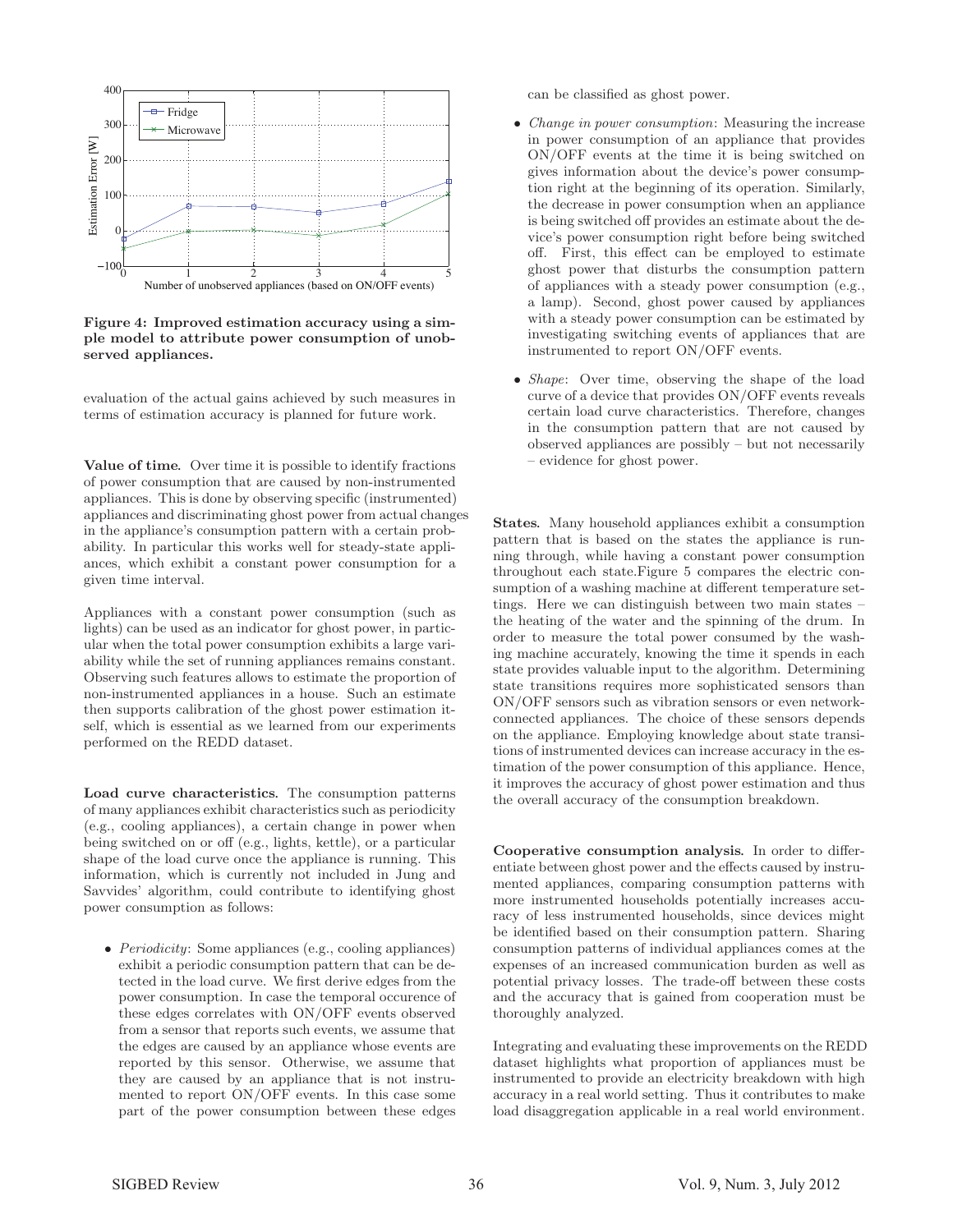

**Figure 5: Washing mashine cycles at 40**◦**C (top) and 60**◦**C (bottom).**

The information gained from analyzing the REDD dataset further provides the basis for our real world deployment, in which we collect electricity consumption information over a longer time period.

# 5. CONCLUSIONS

This paper presents the preliminary design of a novel approach to obtain electricity consumption breakdowns in residential settings. Our approach builds and improves upon Jung and Savvides's disaggregation algorithm, which relies on smart meter data and ON/OFF event reports to achieve a reliable consumption breakdown. We provide a quantitative analysis, based on the publicly available REDD dataset, to outline the limitations of Jung and Savvides's algorithm. In particular, we showed that the performance of the algorithm in terms of estimation accuracy quickly decreases as the number of missing ON/OFF events increases. Starting from this observation, we suggest a set of possible improvements, to perform disaggregation with only partial event knowledge.

Future work includes an extensive experimental evaluation of the proposed improvements and an analysis of what proportion – and type – of appliances needs to be instrumented in order to perform electricity consumption breakdown with high accuracy. In addition we investigate the scenario in which ON/OFF events are transmitted unreliably by extending the estimation algorithm to account for losses of events.

#### Acknowledgements

This work has been partially supported by the Hans L. Merkle Foundation and by the LOEWE research initiative of the State of Hesse, Germany, within the Priority Program Cocoon.

#### 6. REFERENCES

- [1] J. Burgess and M. Nye. Re-Materialising Energy Use Through Transparent Monitoring Systems. Energy Policy, 36(12):4454–4459, 2008.
- [2] C. Fischer. Feedback on Household Electricity Consumption: a Tool for Saving Energy? Energy Efficiency, 1(1):79–104, 2008.
- [3] S. Gupta, M. Reynolds, and S. Patel. ElectriSense: Single-Point Sensing Using EMI for Electrical Event Detection and Classification in the Home. In Proceedings of the 12th International Conference on<br>Ubiquitous Computing (UbiComp 2010), Copenhagen,  $Denmark, 2010.$ <br>  $Y$  liang S Dawson Haggerty, P Dutta and
- [4] X. Jiang, S. Dawson-Haggerty, P. Dutta, and D. Culler. Design and Implementation of a High-fidelity AC Metering Network. In *Proceedings of the 8th International Conference on Information* Processing in Sensor Networks (IPSN 2009), San  $P^*$  Francisco, CA, USA, 2009.
- [5] D. Jung and A. Savvides. Estimating Building Consumption Breakdowns using ON/OFF State Sensing and Incremental Sub-meter Deployment. In Protocomic Sensing (SenSys 2010), Zurich, Switzerland,<br>Network Sensing (SenSys 2010), Zurich, Switzerland, 2010.
- [6] Y. Kim, T. Schmid, Z. Charbiwala, and M. Srivastava. ViridiScope: Design and Implementation of a Fine Grained Power Monitoring System for Homes. In Proceedings of the 22th International Conference on  $USA$  2009 USA, 2009.
- [7] W. Kleiminger, S. Santini, and M. Weiss. Opportunistic sensing for smart heating control in private households. In Proceedings of the 2nd<br>International Workshop on Networks of Cooperating Objects (CONET 2011), Chicago, IL, USA, 2011.<br>
I. Z. Kolter and M. J. Johnson, BEDD: A Public
- [8] J. Z. Kolter and M. J. Johnson. REDD: A Public Data Set for Energy Disaggregation Research. In Proceedings of the KDD Workshop on Data Mining<br>Applications in Sustainability (SustKDD 2011), San  $\begin{array}{l}\text{Diego, CA, USA, 2011.} \end{array}$
- [9] F. Mattern and C. Floerkemeier. From the Internet of Computers to the Internet of Things. In Kai Sachs,<br>Ilia Petrov, Pablo Guerrero (Eds.): From Active Data Management to Event-Based Systems and More,<br>
volume 6462 of LNCS pages 242–259 Springer 2010 volume 6462 of LNCS, pages 242–259. Springer, 2010.
- [10] F. Mattern, T. Staake, and M. Weiss. ICT for Green How Computers Can Help Us to Conserve Energy. In Proceedings of the ACM e-Energy Conference, 2010.
- [11] O. Parson, S. Ghosh, M. Weal, and A. Rogers. Using Hidden Markov Models for Iterative Non-intrusive Appliance Monitoring. In Machine Learning for<br>Sustainability Workshop (MLSUST 2011), Sierra Nevada, Spain, 2011.<br>
A Bowe M Berges and B Baikumar Contactl
- [12] A. Rowe, M. Berges, and R. Rajkumar. Contactless Sensing of Appliance State Transitions Through